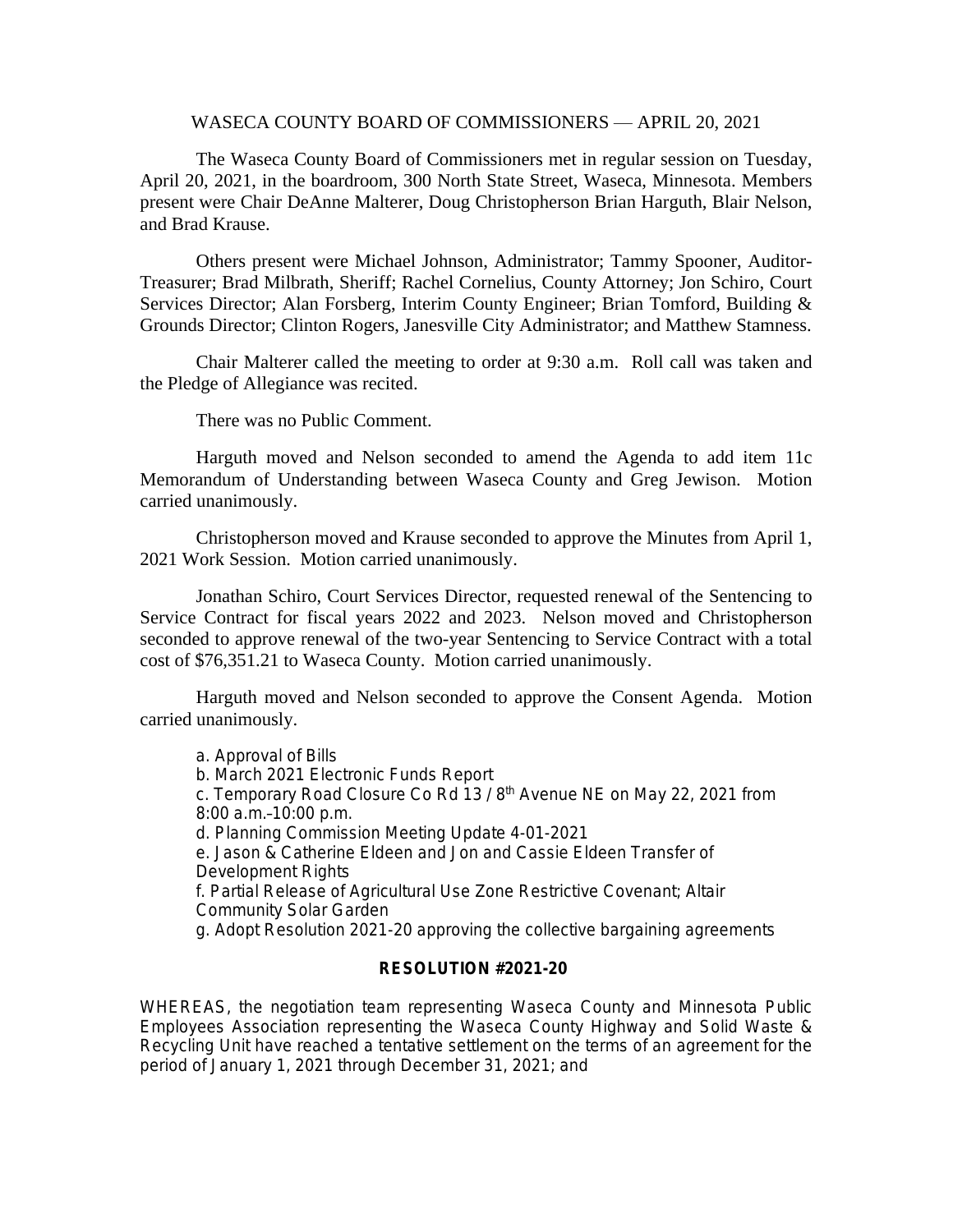WHEREAS, representatives of the Highway and Solid Waste & Recycling Unit have ratified the agreement; and

WHEREAS, the settlement is recommended by the Human Resources Director, Melissa Sexton, and the County Administrator, Michael Johnson.

NOW THEREFORE BE IT RESOLVED, by the Board of Commissioners, in and for the County of Waseca, Minnesota, hereby authorize to execute and implement the terms of the Bargaining Agreements.

A Public Hearing commenced at 9:40 a.m. to consider amendments to the Unified Development Code (UDC). Mark Leiferman, Planning & Zoning Administrator, provided an overview of proposed changes. The Public Hearing was opened to Public Comment at 9:46 a.m. There were no comments and the comment period was closed at 9:47 a.m. After discussion, Nelson moved and Krause seconded to table action on § 2.04 Nonconforming Structures and the definition of the term Occupancy in  $\S$  8.03. These proposed amendments to the Waseca County UDC § 2.04 were referred back to the Waseca County Planning Commission for their review of the escrow provisions required in the proposed amendment and consideration of the term Occupancy. Motion carried unanimously.

Christopherson moved and Harguth seconded to adopt Ordinance 146 amending the Waseca County Unified Development Code Article 6 § 2.04 and Article 8 § 8.03 Definitions and Acronyms describing the term Contractor and Contractor's Yard. Motion carried unanimously.

### **ORDINANCE: 146** AN ORDINANCE AMENDING §6.08 and §8.03 OF THE **WASECA COUNTY UNIFIED DEVELOPMENT CODE**

The County Board of Commissioners for Waseca County hereby ordains as follows:

**WHEREAS,** Waseca County Planning and Zoning requested an amendment to the Waseca County Unified Development Code §6.08 and §8.03; and

**WHEREAS,** the Waseca County Planning Commission conducted a public hearing on March 4, 2021 and April 1, 2021 regarding the proposed amendment to the Waseca County Unified Development Code, and recommends its approval as depicted in Exhibit B and C to the Waseca County Board of Commissioners; and

**WHEREAS**, the Waseca County Board of Commissioners held a public hearing at their meeting on April 20, 2021 to adopt the amendment to the Waseca County Unified Development Code as shown in Exhibit B and C;

**NOW, THEREFORE** , Waseca County Board of Commissioners does ordain that the Waseca County Unified Development Code shall be amended as shown in Exhibit B and C appended to this Ordinance.

### **EXHIBIT B WASECA COUNTY UNIFIED DEVELOPMENT CODE**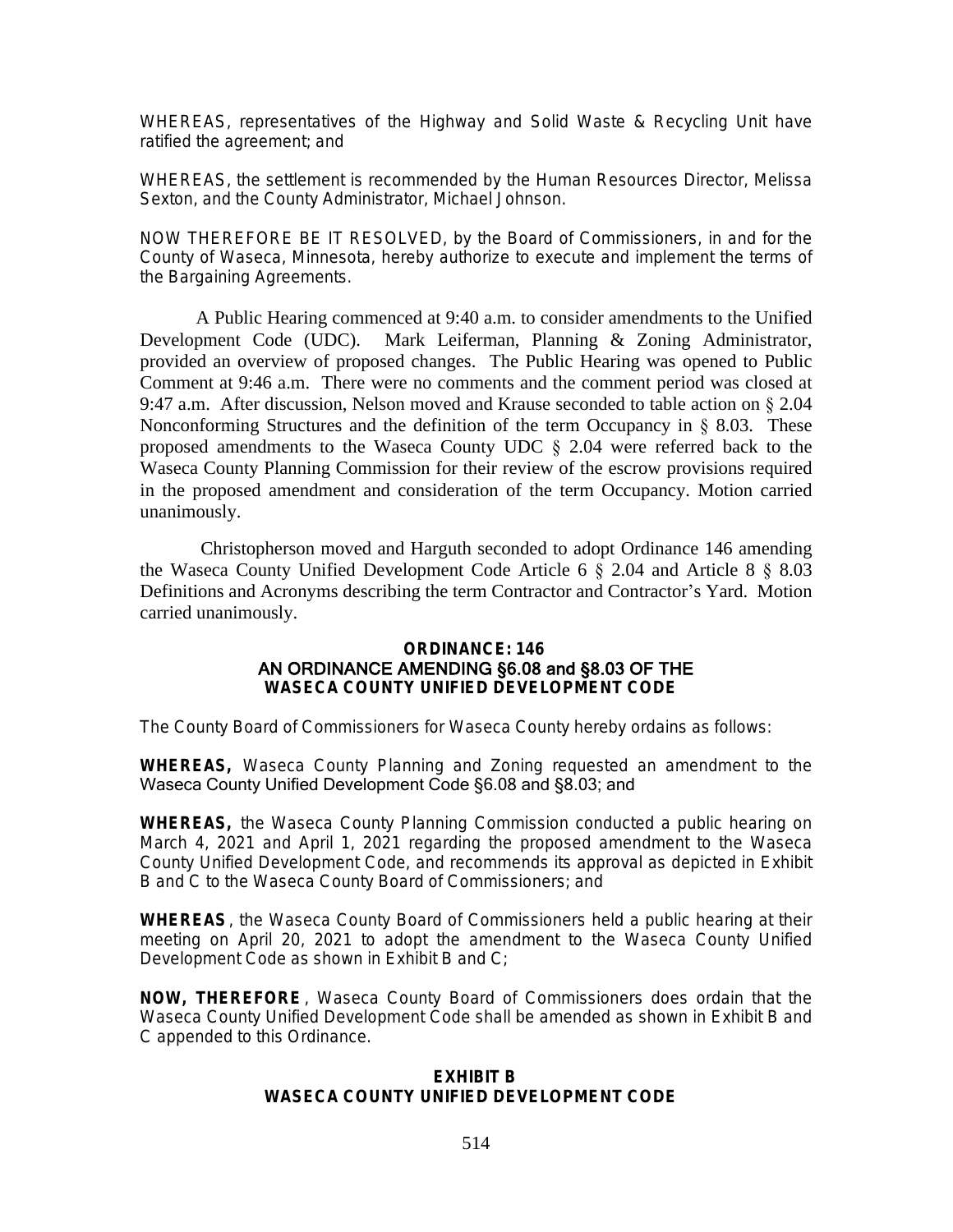# § 6.08 A-1 AGRICULTURAL PROTECTION DISTRICT STANDARDS.

(C) *Conditional uses (see Article 4 for accessory uses).* Accessory uses are subject to the standards found in Articles 3, 4 and 6 of this ordinance:

(33) Kennels, private;

(34) Outdoor display;

(345) Other accessory uses and structures that are incidental to the principal use; and

(356) Solar farms.

(36) Trucking company or Contractor's Yard, as defined in Section 8.03, when located at least 500 feet from a residence, other than the owner of the company or Contractor's yard.

(D) *Density standards.* The base density permitted in the A-1 District is one dwelling unit per quarter-quarter section or parcel of record. Dwellings existing at the time of the adoption of this ordinance will be included when determining whether or not a quarter-quarter section is at its maximum density. The density within a quarter-quarter may be increased pursuant to the provisions of  $\S$  6.09 (Transfer of development rights (TDR)). Additional uses may be allowed through the conditional use process, which provides for:

### **EXHIBIT C WASECA COUNTY UNIFIED DEVELOPMENT CODE ARTICLE 8: DEFINITIONS (Note: Proposed Changes with Additions Underlined )**

## § 8.03 DEFINITIONS AND ACRONYMS.

*CONTRACTOR.* An individual or company employed in the building trade or related businesses. *Contractors include, but are not limited to, a general contractor, excavation contractor, landscaping or lawn care contractor, building contractor, to include electric, plumbing and heating contractor, demolition contractor, subsurface sewer treatment system installer or similar.*

*CONTRACTOR* '*S YARD.* An establishment used for the outdoor repair, maintenance or storage of a contractor's vehicles, equipment or materials. *A yard and/or building used by a general contractor, excavation contractor, landscaping or lawn care contractor, building contractor, to include electric, plumbing and heating contractor, demolition contractor, subsurface sewer treatment system installer or similar, where vehicles, equipment and materials are stored when not being used on a job site or where a contractor performs maintenance and repair on their own equipment. For the purposes of this definition, a Contractor*'*s yard does not include assembly or manufacturing of products, or wholesale or retail sales or a temporary job construction site.*

Sarah Berry, Public Health Director, requested to set a public hearing for May 4, 2021 for Licensed Establishment Fees. Nelson moved and Krause seconded to set the hearing for May 4, 2021 at 9:30 a.m. Motion carried unanimously.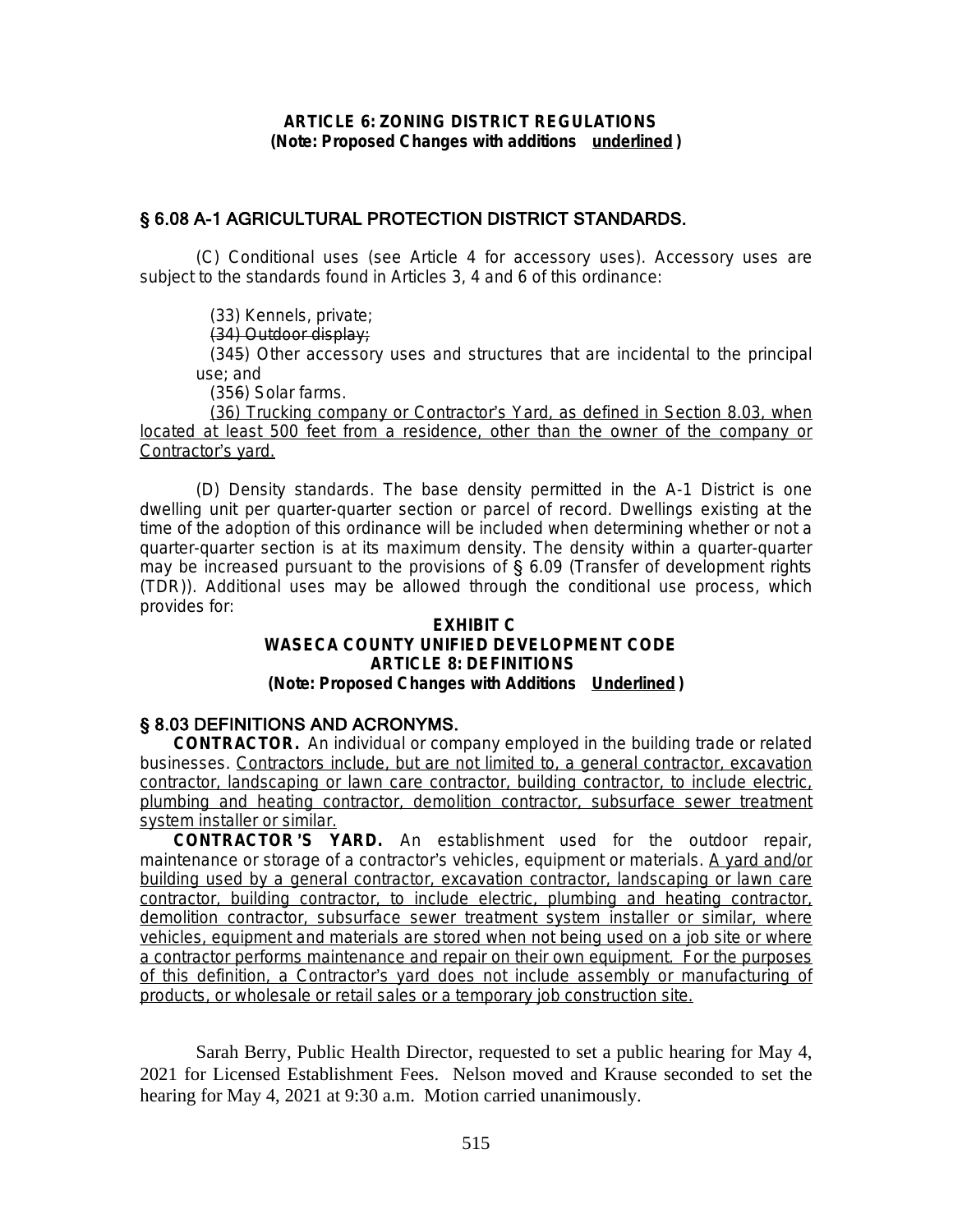Sarah Berry, Public Health Director, requested approval of a contract to provide limited SSTS services to Blue Earth County. Harguth moved and Nelson seconded to approve the Service Agreement with a flat fee of \$500.00. Motion carried unanimously.

Brian Tomford, Buildings & Grounds Director, requested approval of a road improvement project at Blowers Park over a two year period 2021 thru 2022. The total cost over the two-year period is \$52,000.00, with a split of \$19,000.00 in 2021 and \$33,000 in 2022. Nelson moved and Christopherson seconded to approve the 4" bituminous road project at a total cost of \$52,000.00. Motion carried unanimously.

Alan Forsberg, Interim County Engineer, provided an overview and requested acceptance of the 2020 Waseca County Highway Department Annual Financial Report. Nelson moved and Harguth seconded to accept the report as provided. Motion carried unanimously.

Alan Forsberg, Interim County Engineer, requested adoption of Bridge Replacement Priority Resolution 2021-19. Christopherson moved and Krause seconded to adopt Resolution 2021-19. Motion carried unanimously.

### **RESOLUTION 2021-19**

**WHEREAS,** Waseca County has reviewed the pertinent data on bridges requiring replacement, rehabilitation or removal supplied by the local citizenry and local units of government; and

**WHEREAS,** Waseca County has identified those bridges that are high priority that require replacement, rehabilitation or removal within the next five years,

**NOW, THEREFORE BE IT RESOLVED** that the following deficient bridges are high priority and Waseca County intends to replace, rehabilitate, or remove these bridges as soon as possible when funds are available.

| <b>Bridg</b> | Townshi           | Estimate  | Federal      | <b>State</b>     | Town          | <b>Bond</b>  | Local    | Propose |
|--------------|-------------------|-----------|--------------|------------------|---------------|--------------|----------|---------|
| e No.        | p/ Road           | d Project | <b>Funds</b> | Aid              | <b>Bridge</b> | <b>Funds</b> | Funds    | d Year  |
|              | No.               | Cost      |              | Funds            | Funds         |              |          | 0f      |
|              |                   |           |              |                  |               |              |          | Const.  |
| 7597         | CSAH <sub>5</sub> | \$350,990 |              | \$150,00         |               | \$150,00     | \$50,990 | 2022    |
|              |                   |           |              | O                |               |              |          |         |
| 8150         | CSAH <sub>3</sub> | \$372,479 |              | \$150,00         |               | \$150,00     | \$72,479 | 2022    |
| 6            |                   |           |              | O                |               |              |          |         |
| 7005         | CSAH <sub>3</sub> | \$372,479 |              | \$150,00         |               | \$150,00     | \$72,479 | 2022    |
|              |                   |           |              | O                |               |              |          |         |
| 7604         | <b>CR 54</b>      | \$257,870 |              | \$100,00         |               | \$100,00     | \$57,870 | 2023    |
|              |                   |           |              | $\left( \right)$ |               | 0            |          |         |
| 7603         | <b>CR 54</b>      | \$257,870 |              | \$100,00         |               | \$100,00     | \$57,870 | 2023    |
|              |                   |           |              | $\left( \right)$ |               | 0            |          |         |
| 7598         | CSAH 6            | \$207,086 |              | \$100,00         |               | \$100,00     | \$7,086  | 2023    |
|              |                   |           |              | $\left( \right)$ |               | 0            |          |         |
| 7059         | <b>CSAH</b>       | \$710,010 | \$568,00     | \$142100         |               |              |          | 2024    |
|              | 15                |           |              |                  |               |              |          |         |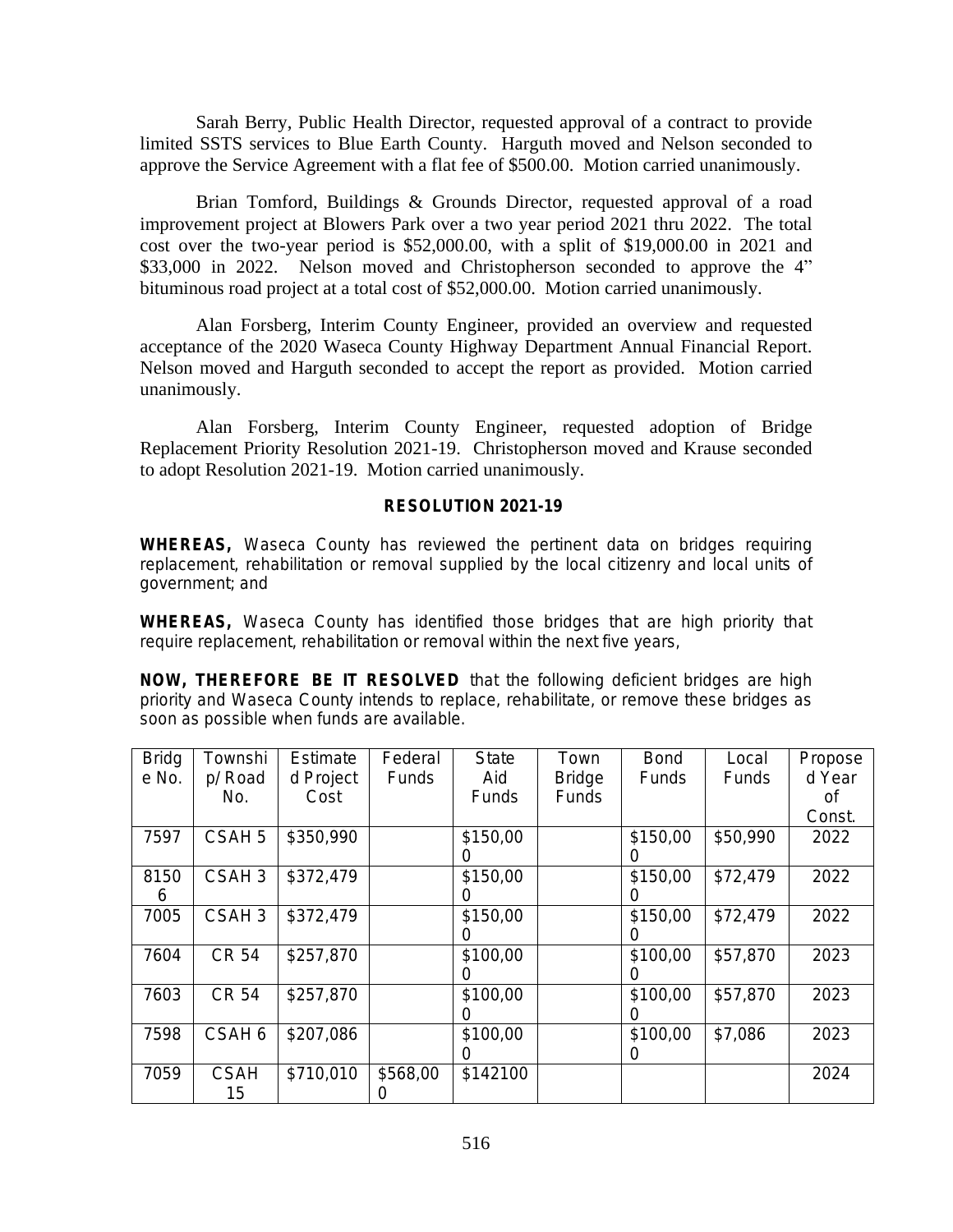| L573 | <b>TWP</b>        | \$154,722 |          |          | \$134,72 |          | \$20,000 | 2024 |
|------|-------------------|-----------|----------|----------|----------|----------|----------|------|
|      | 692               |           |          |          | 2        |          |          |      |
| 7607 | <b>CSAH</b>       | \$373,052 |          | \$150,00 |          | \$150,00 | \$73,052 | 2025 |
|      | 33                |           |          |          |          | $\Omega$ |          |      |
| 2585 | <b>CSAH</b>       | \$259,780 |          | \$100,00 |          | \$100,00 | \$59,780 | 2025 |
|      | 14                |           |          |          |          | $\Omega$ |          |      |
| 8850 | <b>CR 53</b>      | \$92,451  |          | \$45,000 |          | \$45,000 | \$2,451  | 2025 |
| 9    |                   |           |          |          |          |          |          |      |
| 8150 | <b>CSAH</b>       | \$676,200 | \$540,00 | \$100,00 |          |          | \$36,200 | 2026 |
| 7    | 33                |           | 0        |          |          |          |          |      |
| 8150 | <b>CR 55</b>      | \$540,960 |          | \$250,00 |          | \$250,00 | \$40,960 | 2027 |
| 9    |                   |           |          |          |          | $\Omega$ |          |      |
| 7596 | CSAH1             | \$349,557 |          | \$150,00 |          | \$150,00 | \$49,557 | 2028 |
|      |                   |           |          |          |          | ∩        |          |      |
| 8849 | CSAH1             | \$210,116 |          | \$100,00 |          | \$100,00 | \$10,116 | 2028 |
| 8    |                   |           |          | 0        |          | 0        |          |      |
| 8849 | OLD <sub>14</sub> | \$282,532 |          |          |          | \$140,00 | \$142,53 | 2028 |
| 7    |                   |           |          |          |          | 0        | 2        |      |
| 7008 | CR 54             | \$229,218 |          |          |          | \$209,21 | \$20,000 | 2029 |
|      |                   |           |          |          |          | 8        |          |      |
| L411 | <b>TWP</b>        | \$334,276 |          |          | \$314,27 |          | \$20,000 | 2029 |
| 7    | 176               |           |          |          | 6        |          |          |      |
| 8851 | CR 63             | \$439,530 |          |          |          | \$400,00 | \$39,530 | 2030 |
| 0    |                   |           |          |          |          | $\Omega$ |          |      |
|      |                   |           |          |          |          |          |          |      |

**FURTHERMORE,** Waseca County does hereby request authorization to replace, rehabilitate or remove said bridges; and

**FURTHERMORE,** Waseca County does request financial assistance with eligible approach grading and engineering costs on townships bridges, as provided by law.

Alan Forsberg, Interim County Engineer, presented a Cooperative Agreement between Waseca County and the City of Janesville for a salt shed relocation and sharing of sand / salt mixture for winter road maintenance. Clinton Rogers, Janesville City Administrator, provided history and information regarding the salt shed agreement. Krause moved and Christopherson seconded to enter into the Cooperative Agreement. Motion carried unanimously.

Mr. Forsberg provided updates on ongoing county road projects.

Alan Forsberg, Interim County Engineer, informed the Board that he has drafted letter to townships regarding township signage. Currently there are agreements in place with 4 townships. Alan feels that the county should rethink installing and maintaining signage for townships as the county does not have adequate time or resources to continue this practice. A good option would be for townships to use a private sign company. Harguth moved and Nelson seconded to give 6 month notice to the townships that services will be discontinued, but Waseca County will still sell signs and posts to them. Motion carried unanimously.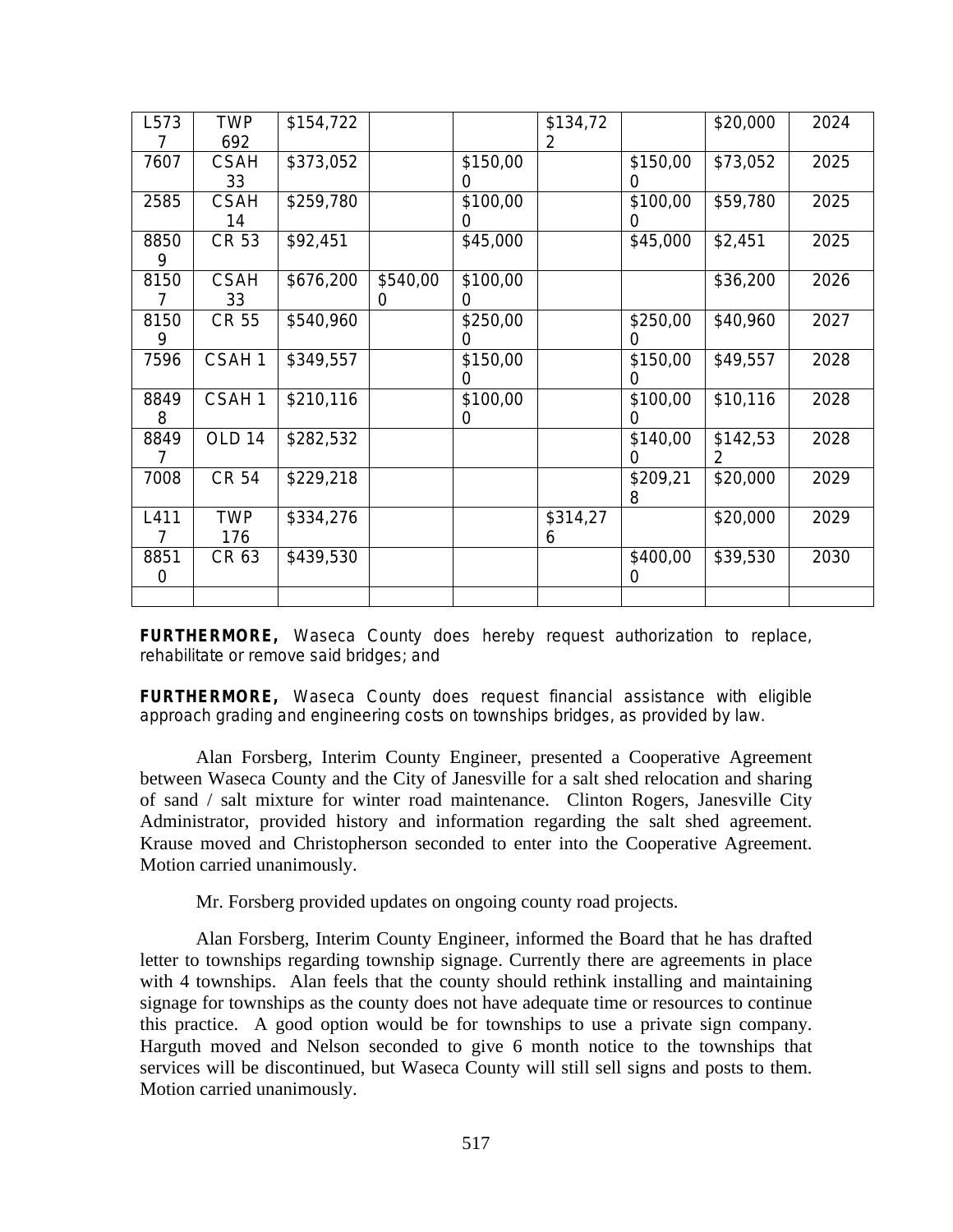Michael Johnson, County Administrator, shared updates regarding early budget preparation, CIP project list, ARPA considerations, and Human Resources announcements.

Michael Johnson, County Administrator, presented a Memorandum of Understanding between Waseca County and Greg Jewison for a short-term agreement on 1.2 acres of agricultural land. The County will provide the short-term agreement together with hold harmless and indemnification agreements to Mr. Jewison for signatures. Christopherson moved and Krause seconded to approve the Memorandum of Understanding, contingent upon acceptance of the hold harmless agreement. Motion carried unanimously.

Commissioner reports were shared. Commissioner Krause left the meeting at 12:07 p.m.

Having no further county board business, Harguth moved and Nelson seconded the motion to adjourn the meeting. Motion carried  $4-0$  and meeting adjourned at 12:14 p.m.

> DeAnne Malterer, Chairperson Waseca County Board of Commissioners

\_\_\_\_\_\_\_\_\_\_\_\_\_\_\_\_\_\_\_\_\_\_\_\_\_\_\_\_\_\_\_\_

ATTEST:

Tamara J. Spooner, Clerk Waseca County Auditor/Treasurer

\_\_\_\_\_\_\_\_\_\_\_\_\_\_\_\_\_\_\_\_\_\_\_\_\_\_\_\_\_

The following bills were audited and allowed:

| \$1,008.00 |
|------------|
| 80.00      |
| 18.44      |
| 3,399.00   |
| 984.01     |
| 930.00     |
| 182.90     |
| 434.99     |
| 2,333.85   |
| 1,684.54   |
| 806.00     |
|            |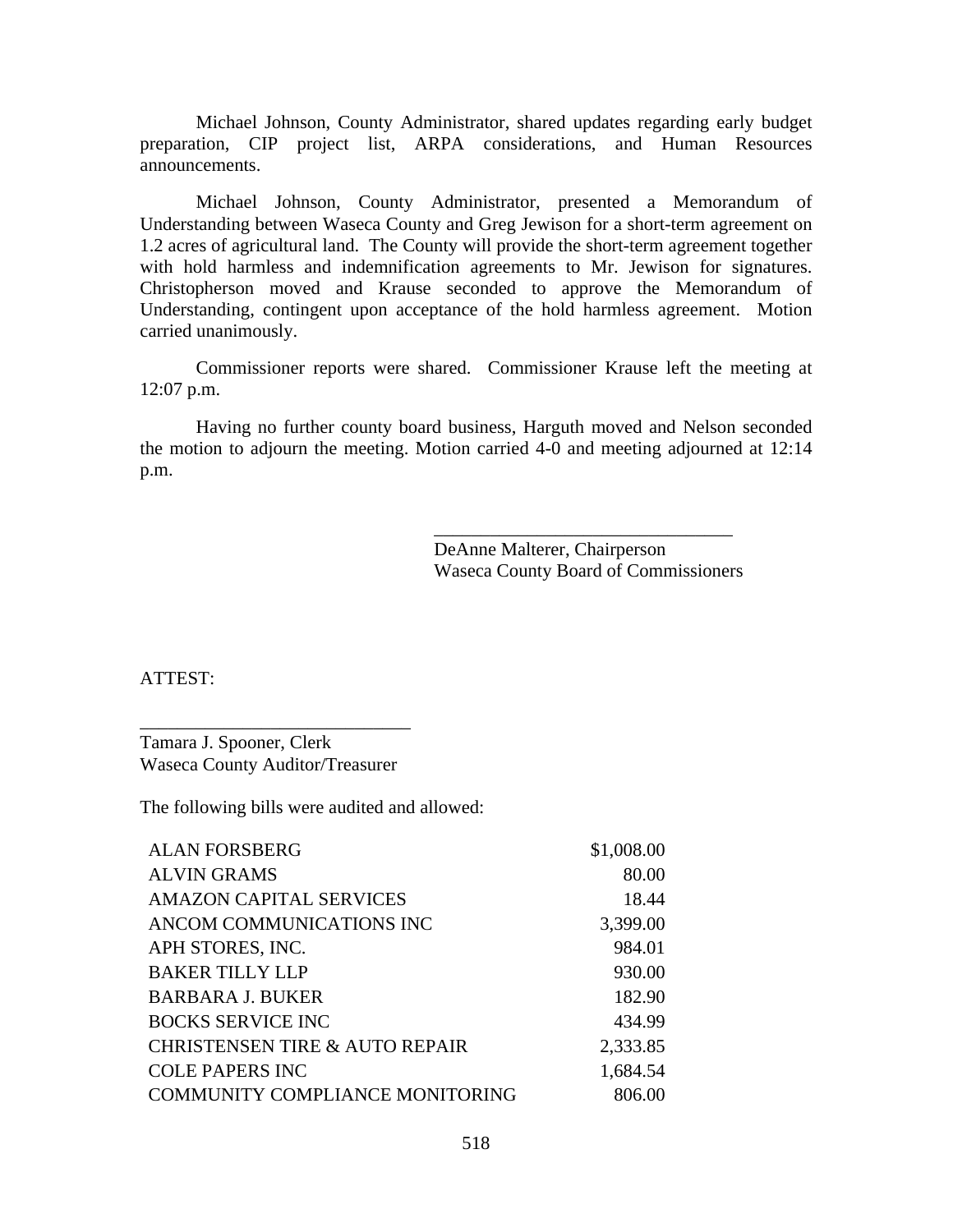| CONTINENTAL RESEARCH CORPORATION       | 979.26   |
|----------------------------------------|----------|
| <b>CRESCENT ELECTRIC SUPPLY CO INC</b> | 91.09    |
| <b>DEANNE MALTERER</b>                 | 21.39    |
| <b>DEB WESTPHAL</b>                    | 129.92   |
| <b>DEML FORD INC</b>                   | 2,106.47 |
| DONNELLY LAW FIRM PLLC                 | 1,652.31 |
| DRIVERS LICENSE GUIDE COMPANY          | 31.95    |
| EMERGENCY AUTOMOTIVE TECH, INC         | 973.75   |
| <b>EXPRESS CARE INC</b>                | 35.99    |
| <b>FASTENAL CO</b>                     | 11.66    |
| FIRST NATIONAL BANK 4135               | 774.00   |
| FIRST NATIONAL BANK 9655               | 1,014.40 |
| FIRST NATIONAL BANK OMAHA 7265         | 1,129.86 |
| <b>FIRST NATIONAL BANK 4208</b>        | 44.45    |
| <b>FIRST NATIONAL BANK 8194</b>        | 400.00   |
| FIRST NATIONAL BANK OMAHA 9296         | 75.00    |
| FIRST NATIONAL BANK OMAHA 0710         | 65.00    |
| FIRST NATIONAL BANK OMAHA 1957         | 1,101.58 |
| FIRST NATIONAL BANK OMAHA 4986         | 224.60   |
| FIRST NATIONAL BANK OMAHA 5215         | 116.00   |
| FIRST NATIONAL BANK OMAHA 5295         | 30.06    |
| FIRST NATIONAL BANK OMAHA 5348         | 677.53   |
| FIRST NATIONAL BANK OMAHA 5640         | 1,139.80 |
| FIRST NATIONAL BANK OMAHA 6072         | 50.00    |
| FIRST NATIONAL BANK OMAHA 6171         | 1,019.02 |
| FIRST NATIONAL BANK OMAHA 6908         | 370.00   |
| FIRST NATIONAL BANK OMAHA 8006         | 61.23    |
| FIRST NATIONAL BANK OMAHA 8263         | 1,265.94 |
| FIRST NATIONAL BANK OMAHA 8264         | 891.97   |
| <b>FSSOLUTIONS</b>                     | 500.00   |
| HANCOCK CONCRETE PRODUCTS LLC          | 1,365.00 |
| <b>HOWARD E NYHART CO INC</b>          | 2,550.00 |
| <b>HUMBOLDT MFG CO</b>                 | 25.83    |
| <b>INNOVATIVE OFFICE SOLUTIONS LLC</b> | 499.21   |
| <b>JAGUAR COMMUNICATIONS</b>           | 250.00   |
| <b>JANESVILLE HARDWARE LLC</b>         | 26.62    |
| <b>JANESVILLE TIRE SERVICE</b>         | 182.00   |
| <b>JEAN STEFFENS</b>                   | 40.78    |
| <b>JOBS PLUS INC</b>                   | 213.38   |
| <b>JOEL D EATON</b>                    | 600.00   |
| <b>JONES AND MAGNUS LLC</b>            | 125.00   |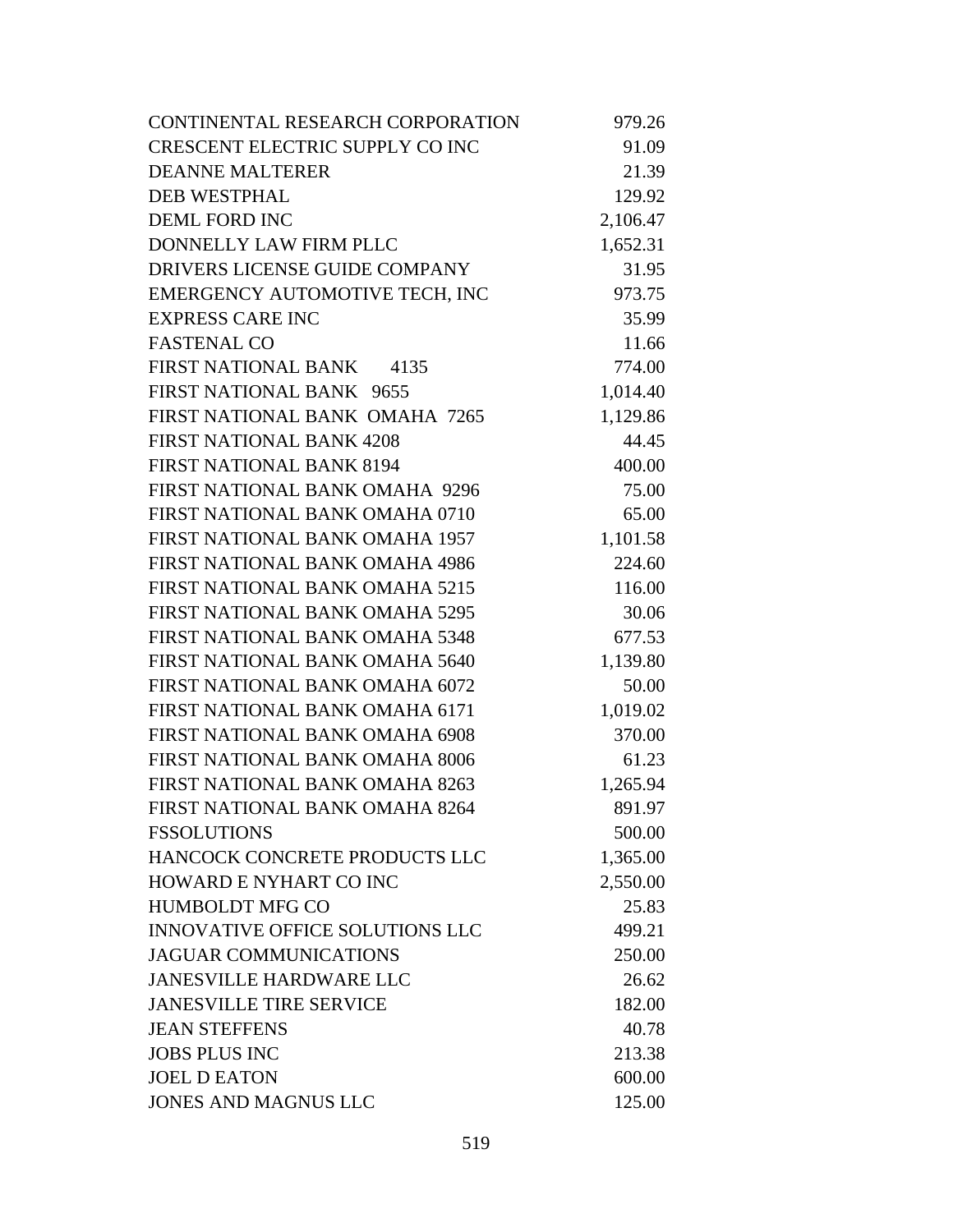| <b>KIMBERLY SHERMO</b>                    | 10.84     |
|-------------------------------------------|-----------|
| <b>LEON SCHOENROCK</b>                    | 95.68     |
| <b>LINDA LARES</b>                        | 100.00    |
| <b>LOCATORS &amp; SUPPLIES INC</b>        | 1,037.04  |
| <b>LOFFLER</b>                            | 283.41    |
| <b>LOUISE LUND</b>                        | 382.72    |
| <b>LOWMARKUP INC</b>                      | 499.80    |
| MAIRS CHIROPRACTIC INC                    | 168.00    |
| <b>MANKATO MOTORSPORTS LLC</b>            | 195.10    |
| <b>MARK SOMMERS</b>                       | 90.42     |
| <b>MARVIN PEARSON</b>                     | 94.34     |
| <b>MATHESON</b>                           | 124.68    |
| <b>MAYO CLINIC ST LOUIS MO</b>            | 253.00    |
| <b>MEGAN KIRBY</b>                        | 49.84     |
| MEI TOTAL ELEVATOR SOLUTIONS              | 430.55    |
| <b>MICHAEL MOUNTAIN</b>                   | 400.00    |
| MIDWEST MONITORING & SURVEILLANCE         | 638.43    |
| MINNESOTA TRUCK & EQUIPMENT REPAIR        | 467.35    |
| MN BUREAU OF CRIMINAL APPREHENSION        | 510.00    |
| MN COUNTIES COMPUTER COOP                 | 17,656.64 |
| <b>MN SHERIFFS ASSOC</b>                  | 120.00    |
| <b>M-R SIGN COMPANY INC</b>               | 1,679.91  |
| <b>NAPA AUTO PARTS MPEC</b>               | 677.31    |
| <b>NCH CORPORATION</b>                    | 145.19    |
| NEW RICHLAND FARM & HOME SUPPLY           | 39.95     |
| <b>NEWRICH FOODS</b>                      | 11.98     |
| NORTHSTAR COMPUTER FORMS INC              | 520.65    |
| <b>NUSS TRUCK GROUP INC</b>               | 1,365.55  |
| ONSOLVE INTERMEDIATE HOLDING CO           | 700.00    |
| PATTON HOVERSTEN & BERG PA                | 670.00    |
| PLUNKETT'S PEST CONTROL INC               | 96.75     |
| POMP'S TIRE SERVICE                       | 300.00    |
| POWERPLAN INC                             | 13,201.76 |
| <b>RAMSEY COUNTY</b>                      | 1,601.69  |
| REGENTS OF UNIVERSITY OF MN               | 18,814.00 |
| <b>RIVER BEND BUSINESS PRODUCTS</b>       | 59.62     |
| <b>RS EDEN</b>                            | 316.70    |
| <b>RUSSELL J FREDERICK</b>                | 83.47     |
| <b>SALAMANDER TECHNOLOGIES LLC</b>        | 85.00     |
| <b>SANCO EQUIPMENT LLC</b>                | 2,280.81  |
| <b>SMITH TOLLEFSON RAHRICK &amp; CASS</b> | 5,943.80  |